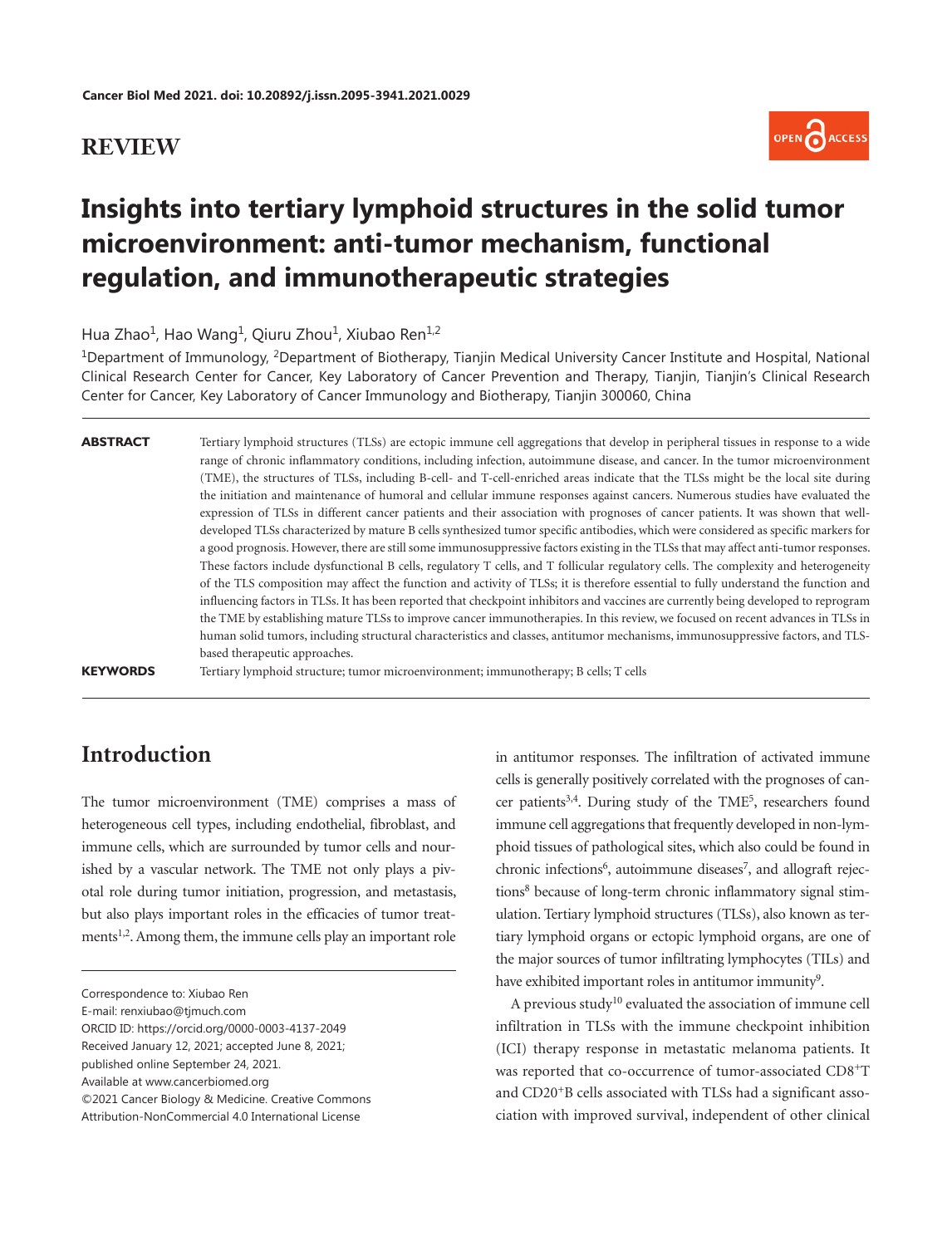<span id="page-1-0"></span>variables. Furthermore, B cell-rich tumors were accompanied by increased levels of TCF7<sup>+</sup> naive and/or memory T cells<sup>[10](#page-8-9)</sup>. In a study of sarcomas ( $n = 213$ ), the results showed that high densities of B cells and TLSs were associated with the highest response to ICI. Importantly, only a B cell signature was significantly associated with an extended overall survival (OS), which indicated an important antitumor function of antibodies $11$ . Another neoadiuvant ICI trial in patients with melanomas and renal cell carcinomas also showed that B cell signatures within TLSs were enriched in the tumors of patients who responded to treatment, when compared with those from non-responding patients<sup>12</sup>. The findings from three independent studies indicated that B cells and TLSs were key determinants of responses to  $\text{ICI}^{10-12}$ , suggesting the TLS is important in the antitumor immune response and is vital to fully understanding the functions and regulatory factors of TLSs in antitumor immunity.

### <span id="page-1-1"></span>**The composition of TLSs**

TLSs reflect lymphoid neogenesis in peripheral nonlymphatic tissues in response to persistent chronic inflammatory stimulations. The TLSs are similar to secondary lymphoid organs (SLOs), especially lymph nodes, although there is no capsule surrounding the structure, which is different from SLOs. The cellular architecture of well-developed TLSs is characterized by B cell-enriched zones, which include B cell follicles organized around a network of follicular dendritic cells (FDC) and follicular helper T cells (Tfh), T cell-enriched zones organized around mature dendritic cells (DCs), specialized vessels known as high endothelial venules (HEVs) with lymphocyte extravasation, and lymphatic vessels for collection of antigens and immune cells from tissues as well as for the release of cells into the blood ([Table 1](#page-2-0))<sup>[13](#page-8-12)-[17](#page-8-13)</sup>.

# **TLS location and its prognostic impact on cancer patients**

<span id="page-1-5"></span>TLSs can localize to the invasive margin of tumor tissues, which are called peritumor TLSs, and/or the core of tumor tissues, which are called intratumor TLSs<sup>18</sup>. Numerous studies and reviews have described the association of peritumor TLSs with the prognoses of cancer patients, which showed that the density of peritumor TLSs was associated with improved prognoses independent of other clinical variables, and could

<span id="page-1-8"></span><span id="page-1-7"></span><span id="page-1-6"></span>be an effective prognostic biomarker for cancer patients<sup>19-[22](#page-8-16)</sup>. However, there are a few studies that reported the opposite results regarding the relationship of the TLS position in the TME (peritumor or intratumor) with survival of cancer patients<sup>20,22</sup>. The results from a study by Sofopoulos et al.<sup>[19](#page-8-15)</sup>, which described the TLSs in breast cancer, contradicted these findings; this group investigated the prognostic significance of peritumoral TLSs, either alone or jointly with intratumoral densities. Peritumor TLSs were defined as those within the area up to 5 mm from the infiltrating tumor border. A subgroup of distal TLSs was also defined as within the distal normal breast tissue. Patients with high densities of both peritumor and distal TLSs had the worst outcomes<sup>19</sup>. In another oral cancerassociated TLS study, immunohistochemistry was used to evaluate TLS expressions in surgical sections of 65 patients<sup>[18](#page-8-14)</sup>. This study defined 5 grades according to distinct locations and densities of the TLSs: grade 0, patients having no TLSs; grade 1, patients with peritumor TLSs counts ranging from 1–4 and no intratumor TLSs; grade 2, patients with peritumor TLSs counts > 4 with no intratumor TLSs; grade 3, patients with intratumor TLSs counts from 1–4; and grade 4, patients with intratumor TLSs counts > 4. There was no criteria assigned to the peritumor TLSs in grades 3 and 4, although some specimens in grades 3 or 4 had peritumor TLSs. Patients with grade 3 plus 4 had significantly improved disease-free survival and OS, when compared with patients with grade 1 plus 2 and grade 0. There was no survival difference between patients in grade 1 plus 2 and grade 0.

# **Maturation classification of TLSs and their effects on the prognoses of cancer patients**

<span id="page-1-4"></span><span id="page-1-3"></span><span id="page-1-2"></span>With increasing understanding of the heterogeneity of TLSs, the function and activity of cells inside the tumor may be shown to play more significant roles in the prognoses of patients. In an early study, Dieu-Nosjean et al.<sup>15</sup> studied the presence and the correlation of tertiary lymphoid structures with clinical outcomes in early non-small cell lung cancer (NSCLC) patients. All patients underwent complete surgical resections of their tumors, including multilevel lymph node sampling or lymphadenectomy, but none of them received preoperative chemotherapy or radiotherapy. Patients with an Eastern Co-operative Oncology Group performance status < 1 were eligible. Because it was difficult to achieve quantitative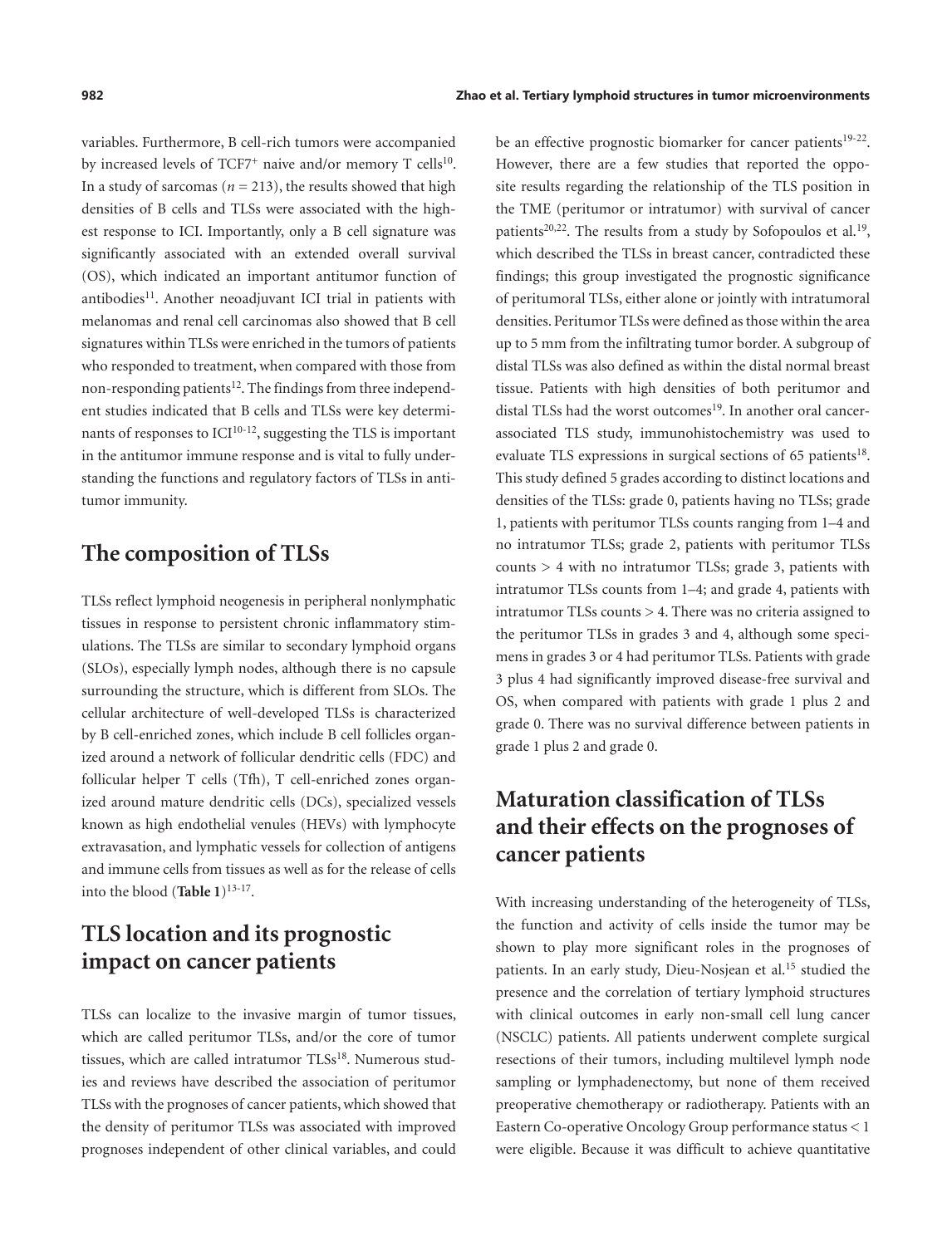#### **Cancer Biol Med Vol 18, No 4 November 2021 983**

|                       | Characteristic detecting<br>markers | Subpopulation markers                                                                                         | Prognoses     | Reference |
|-----------------------|-------------------------------------|---------------------------------------------------------------------------------------------------------------|---------------|-----------|
| <b>B</b> cell zone    | CD20 <sup>+</sup> B cells           | Naïve B cells: CD19+CD20+IgD+                                                                                 | No evaluation | 13,17,18  |
|                       |                                     | Memory B cells: CD19+CD20+CD27+                                                                               | No evaluation | 13,17,18  |
|                       |                                     | PCs: CD20 <sup>-</sup> CD27 <sup>+</sup> CD38 <sup>+</sup> CD138 <sup>+</sup>                                 | Favorable     | 13,19,20  |
|                       |                                     | Plasma blasts: CD20-CD27+ CD38+                                                                               | Favorable     | 13,19,20  |
|                       |                                     | FDC: CD21 <sup>+</sup> , CD35 <sup>+</sup> , CD23 <sup>+</sup> , all the markers<br>also expressed on B cells | Favorable     | 13,19,20  |
|                       |                                     | Tfh: CD4+CXCR5+Bcl6+                                                                                          | Favorable     | 19,20,36  |
|                       |                                     | Tfr: CD4+CXCR5+foxp3+                                                                                         | No evaluation | 68,69     |
|                       |                                     | GC: Bcl-6 <sup>+</sup> CD20 <sup>+</sup> B cells,<br>or Ki67+CD20+ B cells                                    | Favorable     | 12,13,18  |
|                       |                                     | Breg: IL-10+IgA+CD19+                                                                                         | Unfavorable   | 57,58     |
|                       |                                     | Macrophage: CD68+                                                                                             | Unfavorable   | 64        |
| <b>T</b> cell zone    | CD3+T cells, or                     | Naïve T cell: CCR7+CD45RO-T cells                                                                             | No evaluation | 12        |
|                       | CD4+T cells or                      | Memory T cells: CD45RO+CD45RA-T cells                                                                         | Favorable     | 12        |
|                       | CD8+T cells                         | Tregs: CD4+foxp3+T cells                                                                                      | Unfavorable   | 13,61     |
|                       |                                     | CTL: CD8 <sup>+</sup> Granzyme B <sup>+</sup> T cells                                                         | Favorable     | 12,13,61  |
|                       |                                     | Helper T cells: T-bet+Th1                                                                                     | Favorable     | 12,15     |
|                       |                                     | GATA3 <sup>+</sup> Th2                                                                                        | Unfavorable   | 64        |
|                       |                                     | RORyt <sup>+</sup> Th17                                                                                       | No evaluation | 64        |
|                       |                                     | DC: LAMP3 <sup>+</sup> or CD83 <sup>+</sup> or CD86 <sup>+</sup>                                              | Favorable     | 12,13     |
| Others:<br><b>HEV</b> | PNAd                                | PNAd or MECA79                                                                                                | Favorable     | 17        |
| Chemokines            | CXCL13/CXCL12                       | CCL-2,3,4,5,8,18,19,21; CXCL-9, 10,11,12,13                                                                   | Favorable     | 16,17,18  |
|                       |                                     |                                                                                                               |               |           |

<span id="page-2-0"></span>**Table 1** The immune characteristics of tertiary lymphoid structures in cancers

counting of TLSs, DC-lysosome-associated membrane glycoprotein (DC-LAMP+), a marker of mature DCs that was found exclusively in the TLSs, was used as a specific marker of these structures. The mature DC/T cell clusters were often surrounded by CD20<sup>+</sup>B cell follicles characterized by the presence of both a CD21+FDC network and Ki67+-proliferating germinal center (GC)-B cells, and the density of mature DCs was highly associated with favorable clinical outcomes of cancer patients. The number of tumors infiltrating lymphocytes, including CD3<sup>+</sup>T cells, CD20<sup>+</sup>B cells, and especially CD4<sup>+</sup> and T-bet<sup>+</sup>Th1 cells, was increased in tumor tissues in the absence of more mature DCs. A later study further investigated the role of follicular B cells in TLSs and the potential link with the local

humoral immune response in NSCLC patients. Seventy-four untreated patients with early stage NSCLC and 122 patients with advanced stage NSCLC treated with neoadjuvant chemotherapy were enrolled in this study. It was reported that B cell areas of TLSs had an ongoing humoral immune response. The densities of CD20+ B cells, especially GC-B cells, represented a new favorable prognostic biomarker of cancer patients, suggesting the link between TLSs and a protective B cell-mediated immunity<sup>23</sup>.

<span id="page-2-1"></span>In recent years, multiparameter immune-fluorescence technology has been widely used to characterize the tumor immune microenvironment, and to assess the degree of TLS maturation and differentiation into different maturation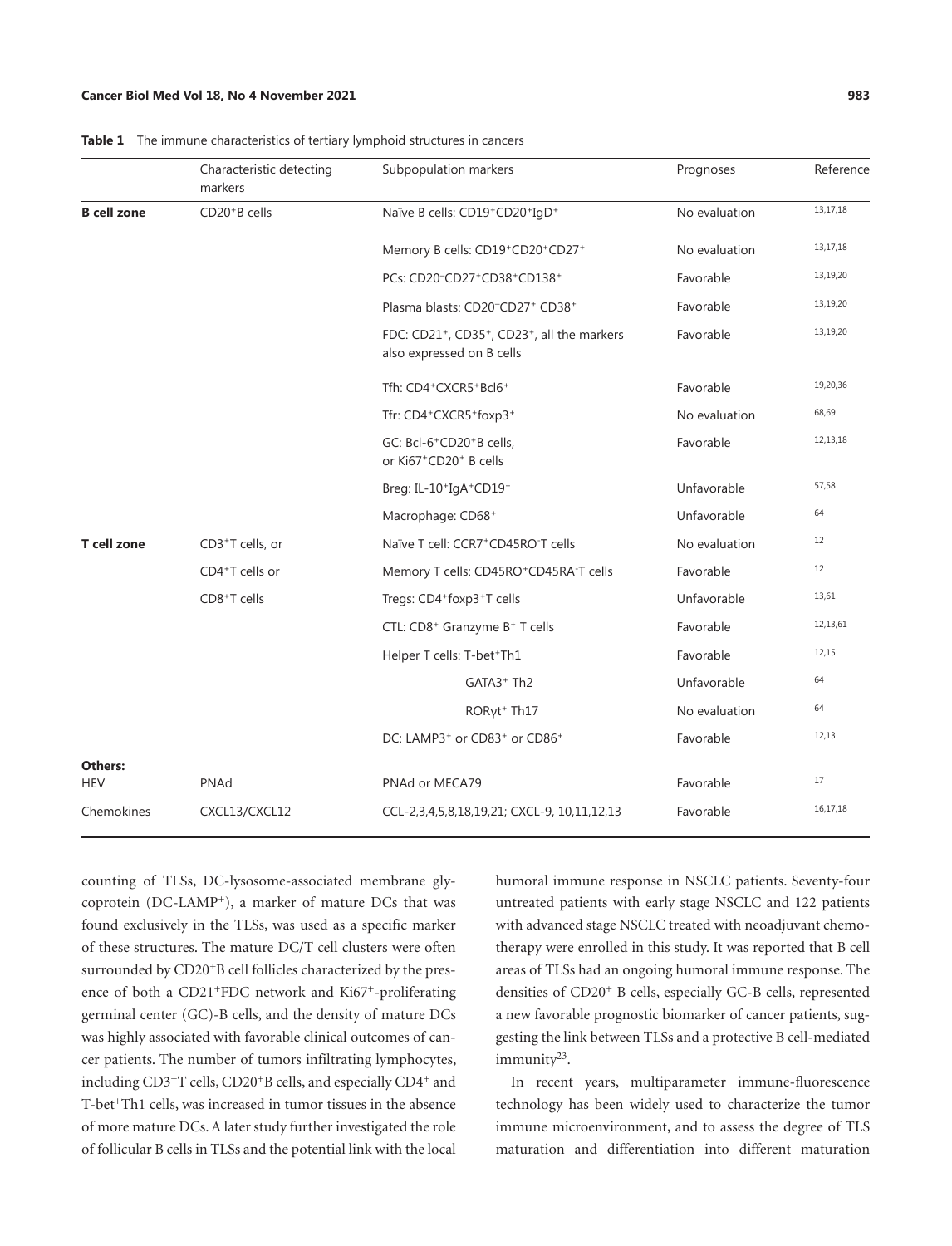stages. Kroeger et al.<sup>16</sup> assessed the co-localization patterns of TLSs in 30 patients with high grade serous ovarian cancer (HGSC) and classified them into 4 types based on size, cellular composition, and degree of organization. Type I was small (approximately 20–50 cells), compact, and composed of CD4+ and CD8+T cells, B cells, and occasional DCs. Type II was larger (100–1,000 cells) and composed of  $CD4^+$ ,  $CD8^+$ T, and CD20+ B cells; these aggregates showed a diffuse pattern and lacked discrete zones or follicles. Type III represented fully developed TLSs, which contained prominent B cell follicles with GC-like structures characterized by the expression of CD21<sup>+</sup>FDC, and discrete T cell zones with CD4<sup>+</sup> and CD8<sup>+</sup> T cells, DCs, and PNAd+ HEV-like vessels. Finally, type IV was composed of approximately 100–300 CD20<sup>+</sup> B cells and FDC were organized into follicles with few CD4<sup>+</sup> and CD8<sup>+</sup> T cells, which did not contain clear T cell zones. In addition, the GC-B cells could be found in type III and type IV aggregates but not in type I and type II cells. TLS-associated GCs could serve as sites of prostate cancer differentiation. These TLSs were stained with CD38, CD138, and CD79a to distinguish GCs (which are CD20- but co-express CD38, CD138, and cytosolic CD79a) from naïve and memory B cells (which are CD38-CD138- but express membranous CD79a) and CD138<sup>+</sup> tumor or stromal cells. Only the TLS type, including PCs, showed a positive association with increased survival in HGSC patients. Furthermore, Posch et al.<sup>24</sup> analyzed the TLS numbers and degree of TLS maturation and their associations with effective antitumor immune surveillance in 109 patients with stage II/III nonmetastatic colorectal carcinoma. According to the increasing prevalence of FDCs and mature B cells, the maturations of TLSs were classified into 3 sequential stages as follows: 1) early TLSs (E-TLSs), composed of dense lymphocytic aggregates without FDCs; 2) primary follicle-like TLSs (PFL-TLSs), having FDCs but no GC reactions; and 3) secondary follicle-like TLSs (SFL-TLSs), having active GC reactions (**[Table 2](#page-3-0)**). The data showed that patients with a low TLS density, a high proportion of E-TLSs, and low proportion of

<span id="page-3-0"></span>**Table 2** Maturity classifications of tertiary lymphoid structures

<span id="page-3-4"></span><span id="page-3-2"></span>PFL-TLSs showed a tendency toward higher risk of recurrence. These findings were further confirmed in lung squamous cell carcinomas<sup>25</sup>. All these classifications were based on the maturation of B cells in the TLSs of the TME, which indicated that humoral immunity played an important role in the antitumor immune response.

#### **Antitumor mechanism of TLSs**

#### **Humoral immunity**

<span id="page-3-9"></span><span id="page-3-8"></span><span id="page-3-7"></span><span id="page-3-6"></span><span id="page-3-5"></span><span id="page-3-3"></span><span id="page-3-1"></span>B cells are recognized as the main effector cells of TLSassociated humoral immune  $resposes^{23,24}$ . GCs are the microanatomical sites of B cell mutations and antibody affinity maturations. GC responses require generation (GC cell division), mutation, and immunoglobulin selection and maturation<sup>26-28</sup>. In tumor-associated TLSs, GC-B cells can express activation-induced cytidine deaminase, the critical enzyme for somatic hypermutation (SHM), class switch recombination (CSR), and conversion of immunoglobulin genes. GC-B cells were positive for the proliferation markers Ki67 and Bcl6, which indicated that SHM and CSR were activated, which were required for the generation of effector and memory B cells after B cell activation. CD138+ plasma cells (CD138+PC) could also be detected at the periphery of B follicles in TLSs, involving the stroma and fibrosis of tumors<sup>[13](#page-8-12),[14](#page-8-25),[18](#page-8-14)</sup>. GC-B cells in NSCLC produced elevated levels of IgG and IgA, which displayed reactivities with tumor antigens (TAs) that have been described in many kinds of cancer types, such as anti-NY-ESO-1 and anti-XAGE-1b Abs<sup>22</sup>, although IgA may function as an important immunoglobulin in mucosal autoimmunity $29,30$  $29,30$ . A panel of 34 tumor-associated antigens (TAAs) expressed in esophago-gastric adenocarcinomas (EACs) was identified based on public databases and The Cancer Genome Atlas (TCGA) datasets to analyze tumor-specific B cell responses. The results showed that 48.1% of patient serum contained tumor-specific IgG antibodies against  $\geq 1$  TAAs<sup>[31](#page-9-5)</sup>. In HGSC metastases,

|         | Definition and cellular composition                                      | Marker cell subsets                                                                                                             |
|---------|--------------------------------------------------------------------------|---------------------------------------------------------------------------------------------------------------------------------|
| E-TLS   | Dense lymphocytic aggregates without FDCs                                | CD4 <sup>+</sup> and CD8 <sup>+</sup> T cells, CD20 <sup>+</sup> B cells, and occasional DCs                                    |
| PFL-TLS | Having more dense lymphocytic aggregates with<br>FDCs but no GC reaction | CD4 <sup>+</sup> and CD8 <sup>+</sup> T cells, CD20 <sup>+</sup> B cells, and/or occasional<br>DCs, and FDC                     |
| SFL-TLS | Having dense lymphocytic aggregates with FDCs and<br>GC reaction         | Bcl6 <sup>+</sup> or Ki67 <sup>+</sup> CD20 <sup>+</sup> B cells, CD38 <sup>+</sup> and/or CD138 <sup>+</sup><br>$CD19+B$ cells |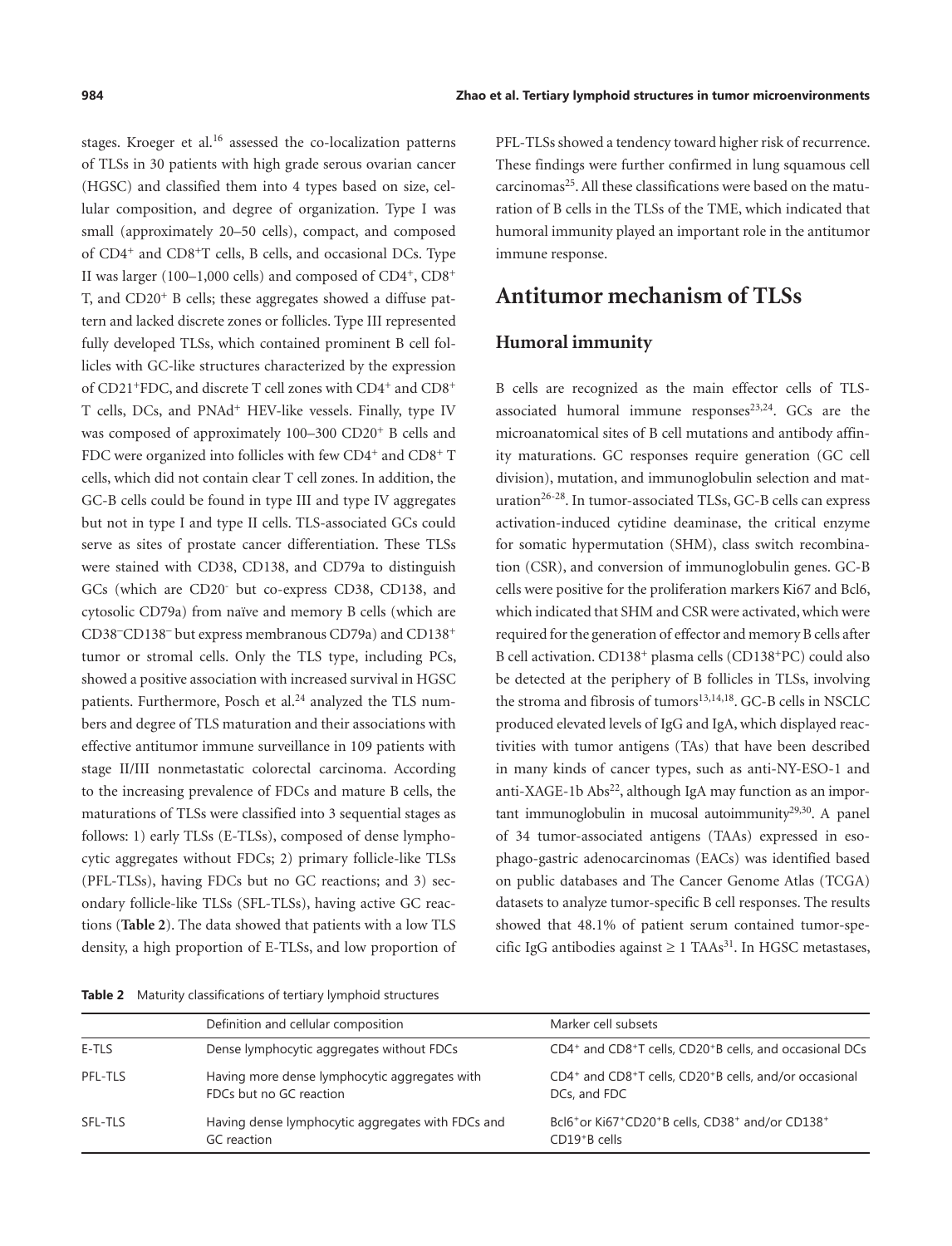<span id="page-4-2"></span><span id="page-4-1"></span>B cells were located mainly in TLSs and had a memory phe-notype. The IgG targeting TAs included IgG1 and IgG3<sup>[32](#page-9-6)</sup>. These antibodies bound to the Fcγ receptor to trigger antibody-dependent cellular cytotoxicity and antibody-mediated phagocytosis, to mediate complement-based cytotoxicity<sup>33-[36](#page-9-0)</sup>. It was reported that IgG1 and IgG3 efficiently triggered this classical complement route, but IgG2 and IgG4 were less efficient, or were efficient only under certain conditions for IgG $2^{37,38}$  $2^{37,38}$  $2^{37,38}$  $2^{37,38}$  $2^{37,38}$ . Shi et al.<sup>39</sup> reported an atypical memory subset of IgD-IgG+CD27- CD38- CD20+ B cells in human hepatocellular carcinomas, which killed tumor cells directly through the secretion of granzyme B and TRAIL. All of these results suggested that TLSs, centered on B cells, played critical roles in activating humoral immune responses, thereby influencing cancer prognoses.

<span id="page-4-8"></span><span id="page-4-7"></span><span id="page-4-6"></span><span id="page-4-5"></span>The antitumor effects of B cells depend on complete activation and maturation of B cells. As in SLO, this process is completed the help of Tfh cells with high expression of CXCR5, inducible T cell co-stimulator (ICOS), programmed death 1 (PD-1), and B cell lymphoma 6 (Bcl6) $40,41$  $40,41$ . CXCR5 is a chemokine receptor promoting B and T cell migrations to B cell follicles in response to CXCL13. Bcl6 is essential for the development and persistence of Tfh cells *in vivo* and promotes the expression of many Tfh cell-associated factors, including CXCR5, ICOS, PD-1, and CXCL13[40](#page-9-11),[41](#page-9-12). Human Tfh cells produce substantial amounts of CXCL13, which help recruit CXCR5+ B cells to follicles. The interactions of Tfh-B cells enhance Bcl6 expression and stabilize the phenotype of Tfh cells partly through ICOS-ICOSL interaction. Tfh cells stimulate B cell proliferation in GC and differentiate into plasma cells through IL-21 and CD40L signals. FDCs are retained in the GC and provide antigens to the B cells. In addition, Tfh cells also express elevated levels of PD-1, which weaken the maintenance of antigen-induced Tfh cells<sup>[27](#page-8-26),[42](#page-9-13),[43](#page-9-14)</sup>. This effect may help eliminate excess Tfh cells and prevent the generation of low affinity antibodies<sup>[44](#page-9-15),[45](#page-9-16)</sup>. Overall, these data indicated that Tfh help was a key limiting resource in GCs and that Tfhmediated effector functions were critical to the development of humoral immunity.

#### <span id="page-4-12"></span><span id="page-4-11"></span><span id="page-4-0"></span>**Cellular immunity**

<span id="page-4-13"></span>In addition to antibody-mediated humoral immunity, TLSs are important for cellular immunity, characterized by clus-ters of mature DCs and T cells. Behr et al.<sup>[46](#page-9-17)</sup> reported that in merkel cell carcinomas, 21 primary tumors were stained with <span id="page-4-4"></span>immune cell markers including CD3, CD4, CD8, CD68, CD20, and S100. Tumor-infiltrating neutrophils, and TLSs and PD-L1 expressions, were analyzed and correlated with overall and recurrence free survival. The presence of TLSs in the TME significantly correlated with a favorable recurrence-free survival. In addition, the presence of TLSs significantly correlated with higher CD8/CD4 ratios in the tumor periphery, but not in the center of the tumor. It was reported that a high density of mature DCs in TLSs closely correlated a strong infiltration of CD62L+CD4+T, CD69+CD8+T, and CD62L+CD8+T cells and was predominantly of the effector-memory phenotype (CD45RA-CCR7-CD27+or-CD28+or-CD8+T cells) in NSCLC<sup>[15](#page-8-18)</sup>. Moreover, several studies confirmed that mature DCs in TLSs were specifically associated with Th1 and CD8<sup>+</sup> cytotoxic T cell responses and that these findings correlated with improved long-term survival<sup>[47](#page-9-18)-[49](#page-9-19)</sup>.

<span id="page-4-18"></span><span id="page-4-17"></span><span id="page-4-16"></span><span id="page-4-15"></span><span id="page-4-14"></span><span id="page-4-10"></span><span id="page-4-9"></span><span id="page-4-3"></span>In addition, B cells can act as antigen-presenting cells with high expressions of the co-stimulatory molecules, CD86 and CD80, and in turn facilitate T cell responses<sup>35</sup>. It was reported that the polyclonal CD4+ T cell response was closely related to the antibody levels in serum $46,47$  $46,47$  $46,47$ . In this study, 11 of 13 cancer patients with serum antibodies to NY-ESO-1 (New York esophageal squamous cell carcinoma 1) had polyclonal CD4+ T cell responses directed against various known and previously undescribed NY-ESO-1 epitopes. NY-ESO-1 is a well-known cancer-testis antigen (CTAs) with re-expression in numerous cancer types, which has the ability to elicit spontaneous humoral and cellular immune responses<sup>[50](#page-9-21)</sup>. In contrast, none of the 18 patients with negative serum antibodies of NY-ESO-1 had detectable CD4<sup>+</sup> T cell responses. It was also shown that 12-mer determinants of NY-ESO-1 eliciting a CD4+ T cell response were peptide 87–98 with promiscuous HLA class II presentation, peptide 108–119 restricted by HLA-DP4, and peptides 121–132 and 145–156, both shorter epitopes from previously described HLA-DR4 peptides, also presented by HLA-DR7<sup>[51](#page-9-22)</sup>. This study indicated that the strong humoral response to NY-ESO-1 may greatly facilitate antigen uptake by APCs with the resulting priming and cross-presentation leading to and maintaining vigorous CD4+ and CD8+ T cell responses to NY-ESO-1[51](#page-9-22). CD4+ T cells are critical in mediating this protective immunity and are essential for the development of functional CD8<sup>+</sup> T cell memory<sup>[52](#page-9-23)</sup>. In gastric cancer patients, high infiltration of T-bet<sup>+</sup> T cells, high numbers of CD20<sup>+</sup> B cell follicles, and low infiltration of foxp3+ T cells were associated with better relapse-free survival while CD8+ and IL17+ T cell densities were not. There was a significant association of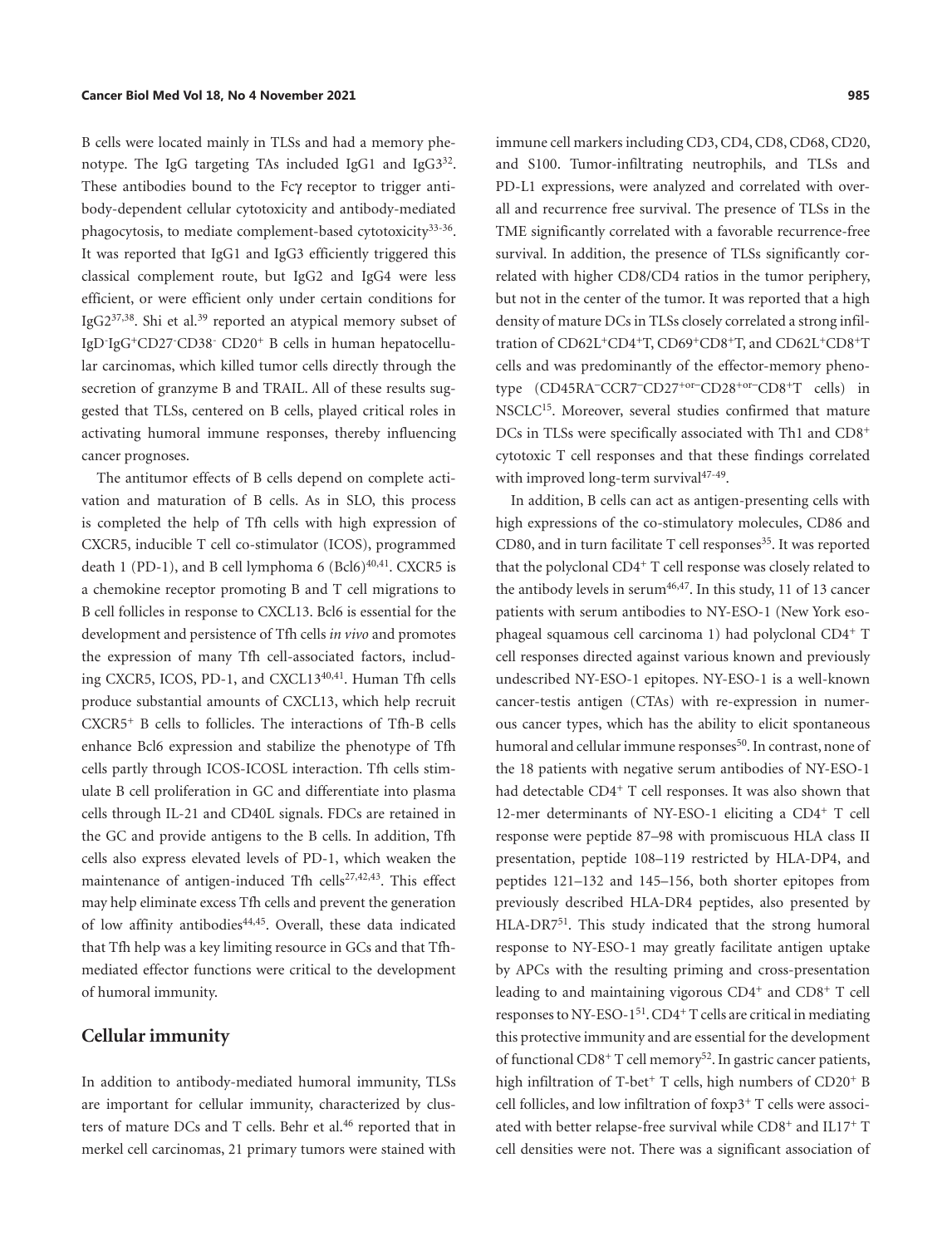<span id="page-5-2"></span>TLS density with B cell aggregates and  $T$ -bet<sup>+</sup> cells<sup>53</sup>. Bruno and co-workers<sup>54</sup> reported that B cells in the TME of NSCLC patients locally presented antigens to CD4+ TILs. The activated CD19+CD20+CD69+CD27+CD21+B cells were associated with an effector T cell response (IFN $\gamma$ <sup>+</sup> CD4<sup>+</sup> TILs). Alternatively, exhausted B cells (CD19<sup>+</sup>CD20<sup>+</sup>CD69<sup>+</sup>CD27<sup>-</sup>CD21<sup>-</sup>) were associated with the regulatory T cell (Tregs) phenotype (FoxP3+ CD4+ TILs). Furthermore, CD70 and CD27 were expressed in both CD20+B cells and CD8+ T cells after the interaction. The mRNA expression levels of CCL21, CXCL13, PD-L1, perforin, and granzyme B in TLSs were significantly higher than in non-TLSs. Therefore, B cells in TLSs might function as antigen-presenting cells, which has been associated with the induction of cytotoxic T cells<sup>55</sup>.

## <span id="page-5-3"></span>**Immunosuppressive factors in TLSs**

<span id="page-5-5"></span><span id="page-5-4"></span>Some immunosuppressive factors exist in TLSs (**[Figure 1](#page-5-0)**). First, TLS-B cells can also secrete antigen-specific IgA in addition to Ig[G56.](#page-9-27) It was reported that a high intratumoral proportion of the IgA isotype was associated with a negative prognosis in the KRAS-mutant subtype of lung adenocarcinomas<sup>57</sup>. In prostate tumor-bearing mice, IgA<sup>+</sup> B cells induce  $CD8<sup>+</sup>$  cell exhaustion and suppress antitumor CTL responses through PD-L1 and IL-10, whose appearance depends on TGFβ-receptor (TGF $\beta$ R) signaling<sup>[58](#page-9-2)</sup>. It was reported that IL-10-expressing IgA+ cells were most abundant in patients with resistant and metastatic PCs. Therefore, circulating IgA is a well-established

<span id="page-5-8"></span><span id="page-5-7"></span><span id="page-5-1"></span>adverse prognostic indicator in PCs<sup>59,[60](#page-10-4)</sup>. It was reported that the checkpoint molecules were also expressed in the microanatomical structures of TLSs. The study of B cell subsets in EAC showed that the high expression of programmed death ligand 1 (PD-L1) or impaired HLA-I expression decreased infiltration of B cells in the tumor tissue $61$ .

<span id="page-5-11"></span><span id="page-5-10"></span><span id="page-5-9"></span>Furthermore, García-Hernández et al.<sup>[62](#page-10-5)</sup> observed that  $CD3+FoxD3+$  and  $CD3+T-bet+T$  cells accumulated in the T cell areas of TLSs from prostate carcinoma patients. The increased accumulation of Tregs in TLSs correlated with cancer progression, while dramatic enrichment of CD3+T-bet+T cells inside TLSs coincided with cancer regression. It was also reported that a low CD8/foxp3 ratio in TLSs predicted impaired prognoss in colorectal cancer patients with pulmonary metastasectomies[63.](#page-10-6) Moreover, researchers investigated the immune cell subsets and gene expression profiles both in the intratumor and peritumor TLSs of pancreatic ductal carcinomas. The results showed that the tumor-infiltrating foxp3<sup>+</sup> regulatory T cells and CD163+ macrophages (M2) tended to accumulate in the peritumoral TLS. Although Th1-associated genes (*IFNg*, *TBX21*, *IL12B*), Th17-associated genes (*IL17A*, *RORgt*, *IL23R*), inflammation-related genes (*IL6* and *TNFA*), Th2-associated genes (*IL4*, *IL13,* and *GATA3*), and immune suppression related genes (*IL10* and *TGFb1*) were also expressed in TLSs. The upregulation of IL-6 in the presence of TGF-β accelerated the differentiation of Th17 and inhibited the induction of Tregs<sup>64</sup>. A study reported that Tregs accumulated in tumorassociated TLSs and had an activated phenotype with highly

<span id="page-5-12"></span><span id="page-5-6"></span>

<span id="page-5-0"></span>**Figure 1** The immune regulation in TLSs.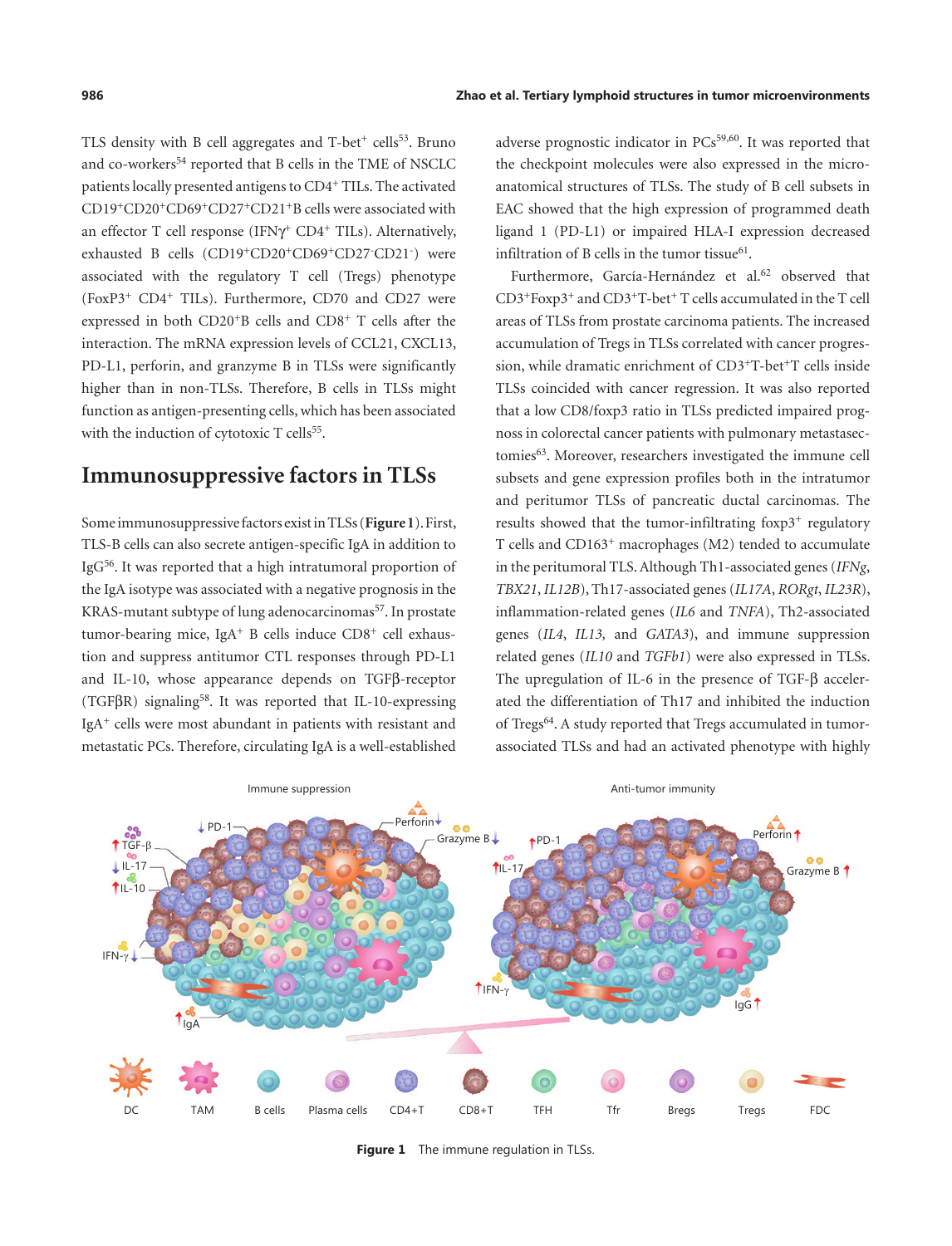<span id="page-6-0"></span>expressed activation markers CD44, CD69, and CD39. Tregs depletion increased CD4+ and CD8+ T cell infiltrations and antitumor responses in lung tumor-bearing mice<sup>65</sup>. Another study assessed the influence of different subsets of TLSs on the prognoses of patients with curatively resected stage II/ III colorectal cancers. The results showed that GATA3+ Th2 cells and CD68+macrophages significantly increased in the recurrence group<sup>[66](#page-10-8)</sup>. The study of soft-tissue sarcomas showed an immunosuppressive microenvironment dominated by CD163+ macrophages (M2), which could be overcome with activation of T cells that trafficked into the  $\text{TME}^{61}$ .

<span id="page-6-3"></span><span id="page-6-2"></span><span id="page-6-1"></span>Because Tfh is critical for B cell activation and maturation, the state of Tfh directly affects the function of B cells. TIM-3+ PD-1+ Tfh is significantly more enriched in tumor-infiltrating lymphocytes of ovarian cancer patients than in peripheral blood. This subset of Tfh showed significantly lower levels of IL-21 secretion, lower proliferation, and marked impairment for inducing IgM, IgG, and IgA secretions from B cells<sup>67</sup>. The T follicular regulatory (Tfr) cell is a recently discovered subset of Tregs<sup>[68](#page-10-0)</sup>. The main function of Tfr cells is thought to be inhibition of B cell proliferation and Ig production. A study reported the Tfr-like subsets were characterized with intermediate levels of both Foxp3 and Bcl6, while Tregs levels were as high in Foxp3 and low in Bcl6. The frequencies of Tfr-like cells were significantly more elevated in breast cancer (BC) patients than in noncancer controls. Tfr-like cells increased the production of IL-10 in BC patients, both by directly producing IL-10 and by increasing IL-10 production from B cells. Moreover, the presence of Tfr-like cells significantly reduced Ig production in Tfh-B cell co-cultures<sup>69</sup>. Another study reported that Tfr was found in resected tumor samples of ovarian cancers and could significantly suppress the activation of CD8 T cells, in a manner dependent on IL-10 and TGF-β<sup>[70](#page-10-10)</sup>.

# <span id="page-6-4"></span>**TLS induction of reprogramming of the TME suggests novel antitumor directions**

<span id="page-6-9"></span>Strategies to reprogram the TME by establishing TLSs are being explored to improve cancer immunotherapy. It has been reported that immune checkpoint inhibitors (ICIs) induced TLS formation and had anti-tumor functions in the TME. A post-treatment examination of tumor resections from 20 patients with NSCLC who were treated in a phase II clinical trial of neoadjuvant nivolumab (anti-PD-1) showed

that the regression bed was characterized by dense TLSs, dense TILs, and plasma cell infiltrates, along with features of cell death (including cholesterol clefts and interstitial foamy macrophages), and tissue repairs/wound healing, such as neovascularization and newly proliferative fibrosis. All these features were absent or rarely present in specimens from nonresponding patients $71$ .

<span id="page-6-7"></span><span id="page-6-6"></span>In addition, a study<sup>72</sup> reported the presence of massive intratumor TLSs containing both lymphocytes (including CD3+T, CD8+T, and CD20+B cells) and antigen presenting cells (DC-LAMP) in 11 adenomatous polyposis coli (APC) germline mutation hepatoblastoma patients who received cisplatin-based neoadjuvant chemotherapy. In contrast, this feature was only retrieved in a minority of non-*APC* hepatoblastoma cases<sup>72</sup>. Although this was a small sample retrospective study, it also suggested that APC inactivation combined with cisplatin might be able to promote TLS formation through inducing the immunogenical cell death of tumor cells.

<span id="page-6-8"></span><span id="page-6-5"></span>Moreover, tumor vaccines have been widely studied and considered to be one of the effective ways to induce TLS formation. The vaccine-targeted DC using adjuvant vector cells engineered from a-GalCer-loaded CD1d and transferred by tumor antigen mRNAs stimulated the development of TLSs and the differentiation of long-term memory T cells. When combined with PD-1 blockers, the vaccine triggered regression of poorly immunogenic tumor cells that did not respond to PD-1 blockade alone and expanded antigen-specific CD8+T cell clones in the tumor<sup>[73](#page-10-13)</sup>. Nano-sapper, which consists of a core that is co-loaded with anti-fibrotic phosphate-modified α-mangostin and a plasmid encoding immune enhanced cytokine-a, a member of the tumor necrosis factor superfamily LIGHT (tumor necrosis factor superfamily 14, TNFSF14, CD258), was used to treat pancreatic ductal adenocarcinoma (PDAC)-bearing mice. It reduced the physical obstacles of cancer-associated fibroblasts in the TME, and it induced intratumoral TLSs. Both CCL21 and CXCL13 were significantly increased in the nano-sapper treatment group. Furthermore, the combination of nano-sapper and α-PD-1 achieved better tumor inhibition<sup>[74](#page-10-14)</sup>. LIGHT-VTP, which was developed from fusion compounds composed of mouse LIGHT protein and a carboxy-terminal vascular targeting peptide (VTP), was used in tumor-bearing mice to evaluate its antitumor effects. The results showed a dual ability to modulate the normalization of tumor blood vessels in the PDAC mice model and induce TLSs that induced protective antitumor immunity. LIGHT-VTP, in combination with CTLA-4 and PD-1 inhibition, generated a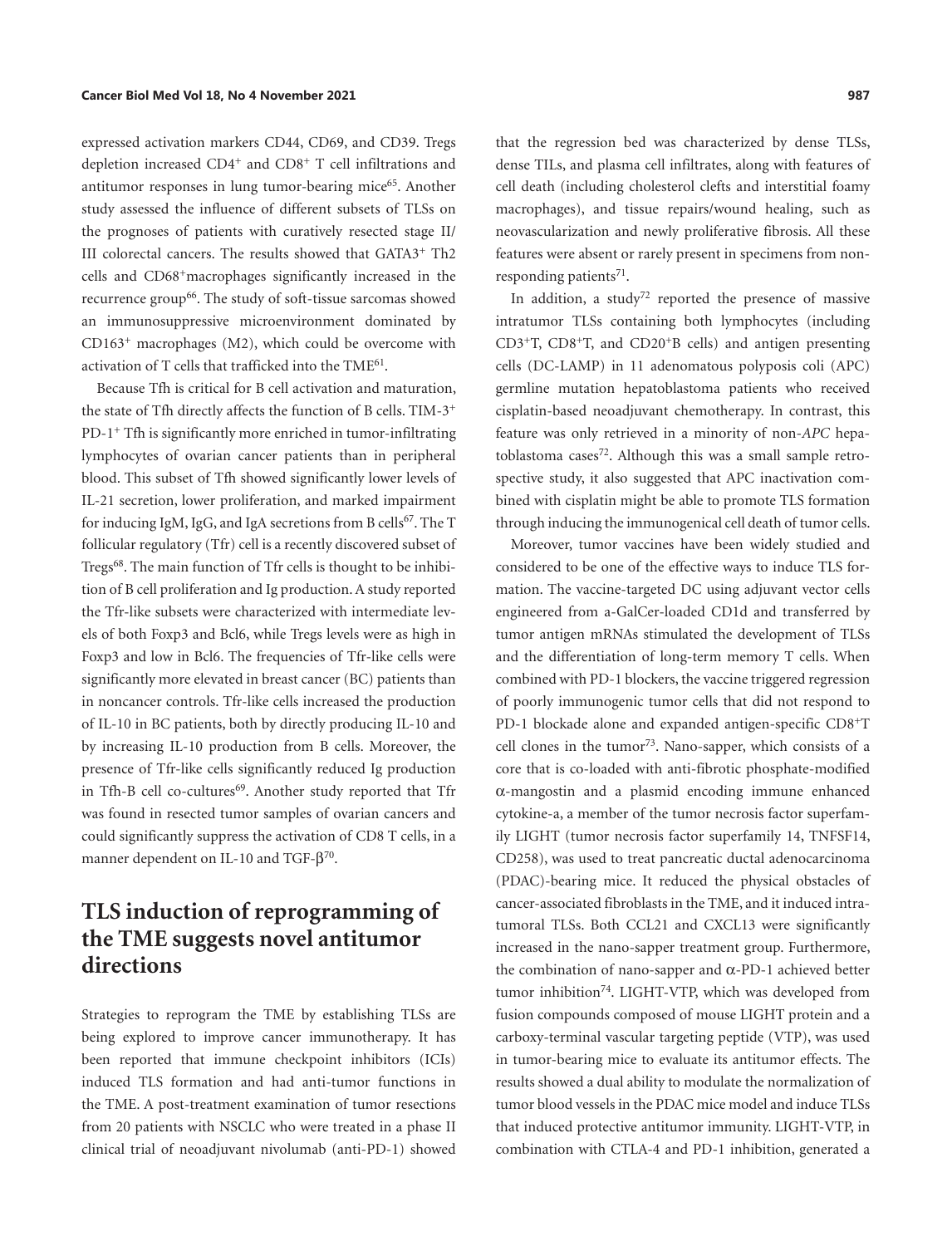<span id="page-7-0"></span>large number of intratumoral effectors and memory T cells with resulting survival benefits, while the addition of antitumor vaccination achieved maximal therapeutic efficacy<sup>75</sup>. In a melanoma mice model, it was reported that an intratumorally-delivered interferon gene (STING) agonist ADU S-100 (5 µg/mouse) increased the production of antiangiogenic factors including TNFSF15 and CXCL10, and TLS-inducing factors including CCL19, CCL21, LTa, LTb, and LIGHT. Moreover, intratumor STING activation promoted tumor vascular normalization, increased the density of Lyve-1+lymphatic endothelial cells, enhanced tumor infiltration of CD8+T cells and CD11c+ DCs, promoted the local TLS neogenesis, and slowed melanoma growth<sup>[76](#page-10-16)</sup>.

<span id="page-7-1"></span>A clinical trial was conducted to evaluate the neoadjuvant effects of TME in PDAC patients using an irradiated granulocyte macrophage colony-stimulating factor-secreting, allogeneic PDAC vaccine (GVAX) in combination with low dose cyclophosphamide (Cy) to deplete Tregs. Thirty-three of 39 patients showed the vaccine-induced neogenesis of intratumor TLSs upon examination of the resected PDAC tissues 2 weeks after treatment, indicating that the immunotherapy converted a "non-immunogenic" neoplasm into an "immunogenic" neoplasm through neogenesis of TLSs. Furthermore, post-GVAX T cell infiltration and TLS analyses showed evidence of early T cell activation and upregulation of the PD-1/ PD-L1 T cell suppressive pathway, which indicated the possibility of using combination therapy with checkpoint inhib-itors<sup>[77](#page-10-17)</sup>. Another clinical trial evaluated the antitumor effects of vaccination with multiple melanoma peptides in adjuvants comprising incomplete freund's adjuvant (IFA) and/or the TLR3-agonist pICLC. After repeated vaccination with peptides in IFA, the vaccine site microenvironment showed dramatically enhanced T-bet and decreased GATA3, with high expressions of IFNγ and STAT1, and reduced arginase-1 expression and enhanced expressions of chemokines associated with TLS formation<sup>78</sup>. An intramuscular therapeutic vaccination targeting HPV16 E6/E7 antigens also induced a robust tissuelocalized effector immune response in 12 CIN2/3 patients<sup>79</sup>.

<span id="page-7-5"></span><span id="page-7-4"></span><span id="page-7-3"></span><span id="page-7-2"></span>High endothelial venules (HEVs) are structurally and functionally distinct postcapillary venules that mediate the adhesion, and transendothelial migration of circulating T- and B-cells to secondary lymphoid organs and TLSs in peripheral tissues suffering from chronic inflammatory stimulation<sup>[80](#page-10-20)</sup>. HEVs are considered to be key factors in the formation of TLSs. A previous study verified that MECA79-positive HEV density in pre-neoadjuvant chemotherapy biopsies was an objective

<span id="page-7-6"></span>and quantitative marker of TLSs of triple-negative breast can- $cers<sup>81</sup>$  $cers<sup>81</sup>$  $cers<sup>81</sup>$ . Therefore, attempts to activate the anti-tumor immune response through HEV induction were made. In a preclinical study, the combination of anti-VEGFR2 and anti-PD-L1 antibodies promoted tumor cell destruction by inducing HEV formation and facilitating CTL infiltration and activity in PyMT (polyoma middle T oncoprotein) breast cancer and RT2-PNET (Rip1-Tag2 pancreatic neuroendocrine tumors)-bearing mice. It was reported that anti-VEGFR2 therapy up-regulated the PD-L1 expression in tumors by increasing the percentages of IFN- $\gamma$ <sup>+</sup>CD8<sup>+</sup>, IFN- $\gamma$ <sup>+</sup>CD4<sup>+</sup>, and granzyme B+(GzB+) CD8+T cells. The subsequent PD-L1 blockade enhanced vessel normalization, HEV induction, lymphocyte infiltration, and activation $82$ .

### <span id="page-7-7"></span>**Conclusions**

In conclusion, the TLS represents a local induction and maintenance of the antitumor immune response in cancer tissues. In functional regions, mature TLSs include not only T cell regions that exert cellular immune responses, but also B cell regions that produce humoral immune responses. Based on these functions, mature TLSs induce a systemic immune response, which is related to good prognoses in cancer patients. Studies has been conducted to explore the strategies, including chemotherapy, vaccine and immunostimulants, which can play a more effective and systematic anti-tumor effect through inducing TLS formation. Because recent studies reported that there were some immunosuppressive factors, such as Bregs and Tregs, which affected the antitumor functions of TLSs, appropriate therapeutic strategies to induce the formation and maturation of TLSs, and at the same time inhibit these immunosuppressive factors, might be a new direction to improve responses to cancer immunotherapy.

#### **Acknowledgments**

The authors sincerely appreciate all the researchers who participated in this study.

#### **Grant support**

This study was supported by grants from the National Key R&D Program of China (Grant No. 2018YFC1313400) and the National Natural Science Foundation of China (Grant No. U20A20375).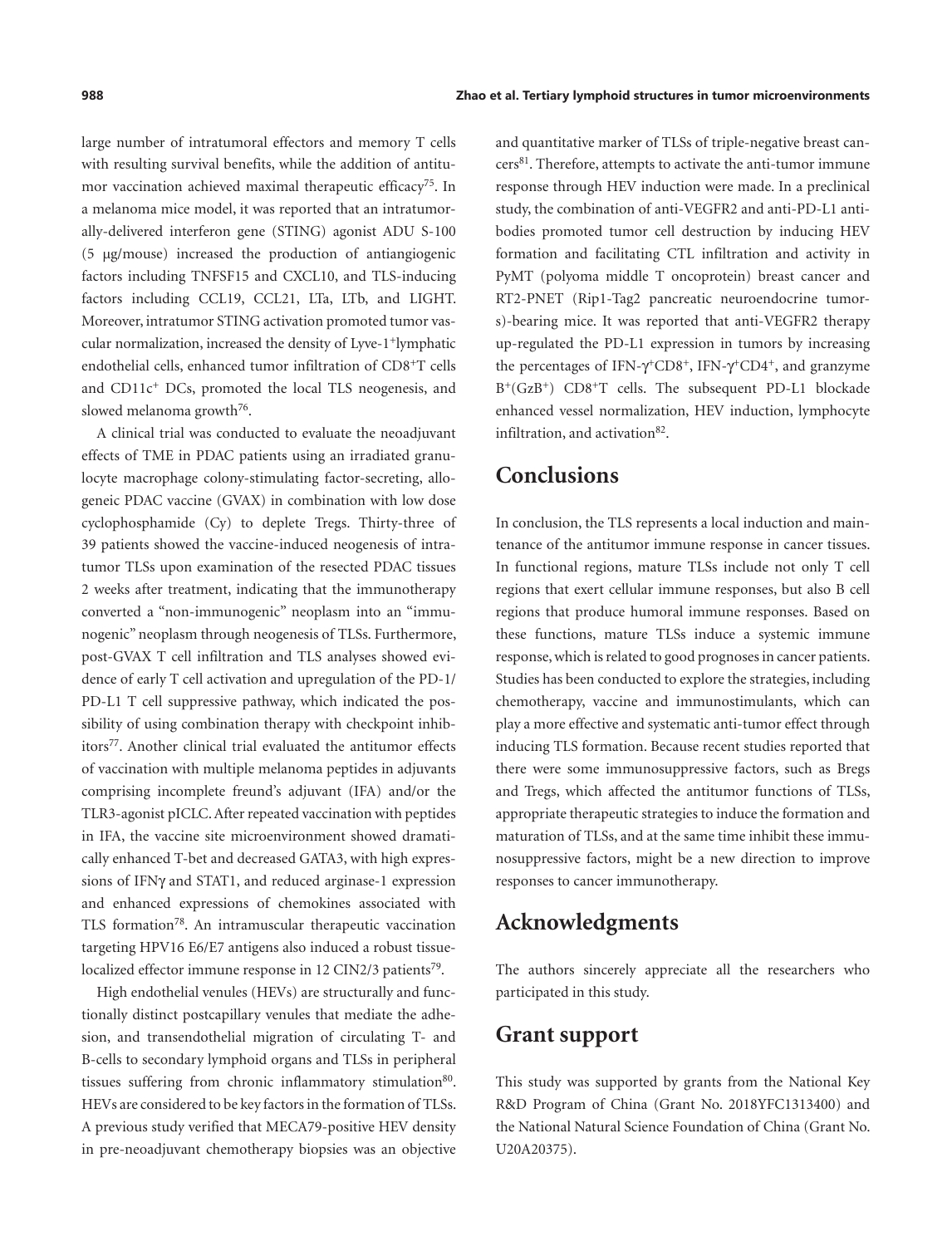## **Conflict of interest statement**

No potential conflicts of interest are disclosed.

### **Author contributions**

Conceived and designed the paper: Hua Zhao, and Xiubao Ren.

Collected the data: Hua Zhao, Hao Wang, and Qiuru Zhou. Wrote and revised the paper: Hua Zhao, and Xiubao Ren.

### **References**

- <span id="page-8-0"></span>[1](#page-0-0). Denton AE, Roberts EW, Fearon DT. Stromal cells in the tumor microenvironment. Adv Exp Med Biol. 2018; 1060: 99-114.
- <span id="page-8-1"></span>[2](#page-0-1). Arneth B. Tumor microenvironment. Medicina (Kaunas). 2020; 56: 15.
- <span id="page-8-2"></span>[3](#page-0-2). Bruni D, Angell HK, Galon J. The immune contexture and immunoscore in cancer prognosis and therapeutic efficacy. Nat Rev Cancer. 2020; 20(11): 662-80.
- <span id="page-8-3"></span>[4](#page-0-3). Szeto GL, Finley SD. Integrative approaches to cancer immunotherapy. Trends Cancer. 2019; 5: 400-10.
- <span id="page-8-4"></span>[5](#page-0-4). Sautès-Fridman C, Petitprez F, Calderaro J, Fridman WH. Tertiary lymphoid structures in the era of cancer immunotherapy. Nat Rev Cancer. 2019; 19(6): 307-25.
- <span id="page-8-5"></span>[6](#page-0-5). Ruddle NH. Basics of inducible lymphoid organs. Curr Top Microbiol Immunol. 2020; 426: 1-19.
- <span id="page-8-6"></span>[7](#page-0-6). Pipi E, Nayar S, Gardner DH, Colafrancesco S, Smith C, Barone F. Tertiary lymphoid structures: autoimmunity goes local. Front Immunol. 2018; 9: 1952.
- <span id="page-8-7"></span>[8](#page-0-7). Leur K, Clahsen-van Groningen MC, Bosch TPP, Graav GN, Hesselink DA, Samsom JN, et al. Characterization of ectopic lymphoid structures in different types of acute renal allograft rejection. Clin Exp Immunol. 2018; 192(2): 224-32.
- <span id="page-8-8"></span>[9](#page-0-8). Martinet L, Garrido I, Filleron T, Guellec SL, Bellard E, Fournie JJ, et al. Human solid tumors contain high endothelial venules: association with T- and B-lymphocyte infiltration and favorable prognosis in breast cancer. Cancer Res. 2011; 71: 5678-87.
- <span id="page-8-9"></span>[10](#page-0-9). Cabrita R, Lauss M, Sanna A, Donia M, Larsen MS, Mitra S, et al. Tertiary lymphoid structures improve immunotherapy and survival in melanoma. Nature. 2020; 577: 561-5.
- <span id="page-8-10"></span>[11](#page-1-0). Petitprez F, Reyniès A, Keung EZ, Wu Chen TW, Sun CM, Calderaro J, et al. B cells are associated with survival and immunotherapy response in sarcoma. Nature. 2020; 577: 556-60.
- <span id="page-8-11"></span>[12](#page-1-1). Helmink BA, Reddy SM, Gao J, Zhang S, Basar R, Thakur R, et al. B cells and tertiary lymphoid structures promote immunotherapy response. Nature. 2020; 577: 549-55.
- <span id="page-8-12"></span>[13](#page-1-2). Steele KE, Brown C. Multiplex immunohistochemistry for image analysis of tertiary lymphoid structures in cancer. Methods Mol Biol. 2018; 1845: 87-98.
- <span id="page-8-25"></span>[14](#page-3-1). Tang H, Qiu X, Timmerman C, Fu YX. Targeting tertiary lymphoid structures for tumor immunotherapy. Methods Mol Biol. 2018; 1845: 275-86.
- <span id="page-8-18"></span>[15](#page-1-3). Dieu-Nosjean MC, Antoine M, Danel C, Heudes D, Wislez M, Poulot V, et al. Long-term survival for patients with non-small-cell lung cancer with intratumoral lymphoid structures. J Clin Oncol. 2008; 26: 4410-7.
- <span id="page-8-20"></span>[16](#page-3-2). Kroeger DR, Milne K, Nelson BH. Tumor-infiltrating plasma cells are associated with tertiary lymphoid structures, cytolytic T-cell responses, and superior prognosis in ovarian cancer. Clin Cancer Res. 2016; 22: 3005-15.
- <span id="page-8-13"></span>[17](#page-1-4). Gu-Trantien C, Migliori E, Buisseret L, Wind A, Brohée S, Garaud S, et al. CXCL13-producing TFH cells link immune suppression and adaptive memory in human breast cancer. JCI Insight. 2017; 2: e91487.
- <span id="page-8-14"></span>[18](#page-1-5). Li K, Guo Q, Zhang X, Dong X, Liu W, Zhang A, et al. Oral cancerassociated tertiary lymphoid structures: gene expression profile and prognostic value. Clin Exp Immunol. 2020; 199: 172-81.
- <span id="page-8-15"></span>[19](#page-1-6). Sofopoulos M, Fortis SP, Vaxevanis CK, Sotiriadou NN, Arnogiannaki N, Ardavanis A, et al. The prognostic significance of peritumoral tertiary lymphoid structures in breast cancer. Cancer Immunol Immunother. 2019; 68: 1733-45.
- <span id="page-8-17"></span>[20](#page-1-7). Rodriguez AB, Engelhard VH. Insights into tumor-associated tertiary lymphoid structures: novel targets for antitumor immunity and cancer immunotherapy. Cancer Immunol Res. 2020; 8: 1338-45.
- 21. Calderaro J, Petitprez F, Becht E, Laurent A, Hirsch TZ, Rousseau B, et al. Intra-tumoral tertiary lymphoid structures are associated with a low risk of early recurrence of hepatocellular carcinoma. J Hepatol. 2019; 70: 58-65.
- <span id="page-8-16"></span>[22](#page-1-8). Munoz-Erazo L, Rhodes JL, Marion VC, Kemp RA. Tertiary lymphoid structures in cancer-considerations for patient prognosis. Cell Mol Immunol. 2020; 17: 570-5.
- <span id="page-8-19"></span>[23](#page-2-1). Germain C, Gnjatic S, Tamzalit F, Knockaert S, Remark R, Goc J, et al. Presence of B cells in tertiary lymphoid structures is associated with a protective immunity in patients with lung cancer. Am J Respir Crit Care Med. 2014; 189: 832-44.
- <span id="page-8-21"></span>[24](#page-3-3). Posch F, Silina K, Leibl S, Mündlein A, Moch H, Siebenhüner A, et al. Maturation of tertiary lymphoid structures and recurrence of stage II and III colorectal cancer. Oncoimmunology. 2017; 7: e1378844.
- <span id="page-8-22"></span>[25](#page-3-4). Siliņa K, Soltermann A, Attar FM, Casanova R, Uckeley ZM, Thut H, et al. Germinal centers determine the prognostic relevance of tertiary lymphoid structures and are impaired by corticosteroids in lung squamous cell carcinoma. Cancer Res. 2018; 78: 1308-20.
- <span id="page-8-23"></span>[26](#page-3-5). Vinuesa CG, Linterman MA, Yu D, MacLennan IC. Follicular helper T cells. Annu Rev Immunol. 2016; 34: 335-68.
- <span id="page-8-26"></span>[27](#page-4-0). Crotty S. T Follicular helper cell biology: a decade of discovery and diseases. Immunity. 2019; 50: 1132-48.
- <span id="page-8-24"></span>[28](#page-3-6). Sharonov GV, Serebrovskaya EO, Yuzhakova DV, Britanova OV, Chudakov DM. B cells, plasma cells and antibody repertoires in the tumour microenvironment. Nat Rev Immunol. 2020; 20: 294-307.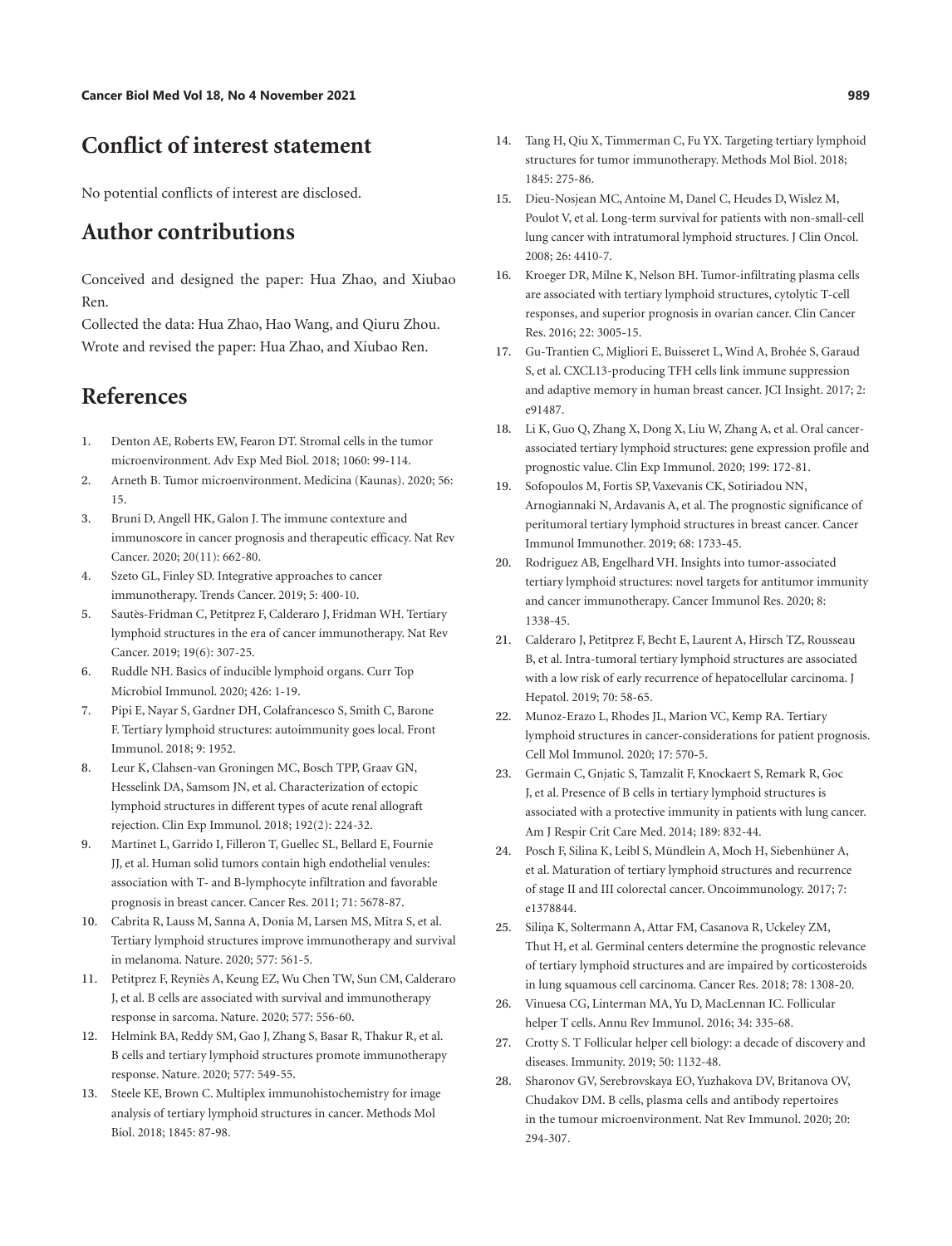#### **990 Zhao et al. Tertiary lymphoid structures in tumor microenvironments**

- <span id="page-9-3"></span>[29](#page-3-7). Katoh H, Komura D, Konishi H, Suzuki R, Yamamoto A, Kakiuchi M, et al. Immunogenetic profiling for gastric cancers identifies sulfated glycosaminoglycans as major and functional B cell antigens in human malignancies. Cell Rep. 2017; 20: 1073-87.
- <span id="page-9-4"></span>[30](#page-3-8). Koscsó B, Kurapati S, Rodrigues RR, Nedjic J, Gowda K, Shin C, et al. Gut-resident CX3CR1 hi macrophages induce tertiary lymphoid structures and IgA response in situ. Sci Immunol. 2020; 5: eaax0062.
- <span id="page-9-5"></span>[31](#page-3-9). Schlößer HA, Thelen M, Lechner A, Wennhold K, Garcia-Marquez MA, Rothschild SI, et al. B cells in esophago-gastric adenocarcinoma are highly differentiated, organize in tertiary lymphoid structures and produce tumor-specific antibodies. Oncoimmunology. 2018; 8: e1512458.
- <span id="page-9-6"></span>[32](#page-4-1). Montfort A, Pearce O, Maniati E, Vincent BG, Bixby L, Böhm S, et al. A strong B-cell response is part of the immune landscape in human high-grade serous ovarian metastases. Clin Cancer Res. 2017; 23: 250-62.
- <span id="page-9-7"></span>[33](#page-4-2). Wang X, Mathieu M, Brezski RJ. IgG Fc engineering to modulate antibody effector functions. Protein Cell. 2018; 9: 63-73.
- 34. Vidarsson G, Dekkers G, Rispens T. IgG subclasses and allotypes: from structure to effector functions. Front Immunol. 2014; 5: 520.
- <span id="page-9-20"></span>[35](#page-4-3). Mizukami M, Hanagiri T, Yasuda M, Kuroda K, Shigematsu Y, Baba T, et al. Antitumor effect of antibody against a SEREX-defined antigen (UOEH-LC-1) on lung cancer xenotransplanted into severe combined immunodeficiency mice. Cancer Res. 2007; 67: 8351-7.
- <span id="page-9-0"></span>[36](#page-4-4). Lechner A, Schlößer HA, Thelen M, Wennhold K, Rothschild SI, Gilles R, et al. Tumor-associated B cells and humoral immune response in head and neck squamous cell carcinoma. Oncoimmunology. 2019; 8: 1535293.
- <span id="page-9-8"></span>[37](#page-4-5). Wang TT, Ravetch JV. Functional diversification of IgGs through Fc glycosylation. J Clin Invest. 2019; 129: 3492-8.
- <span id="page-9-9"></span>[38](#page-4-6). Bindon CI, Hale G, Brüggemann M, Waldmann H. Human monoclonal IgG isotypes differ in complement activating function at the level of C4 as well as C1q. J Exp Med. 1988; 168: 127-42.
- <span id="page-9-10"></span>[39](#page-4-7). Shi JY, Gao Q, Wang ZC, Zhou J, Wang XY, Min ZH, et al. Margininfiltrating CD20(+) B cells display an atypical memory phenotype and correlate with favorable prognosis in hepatocellular carcinoma. Clin Cancer Res. 2013; 19: 5994-6005.
- <span id="page-9-11"></span>[40](#page-4-8). Rao DA. T cells that help B cells in chronically inflamed tissues. Front Immunol. 2018; 9: 1924.
- <span id="page-9-12"></span>[41](#page-4-9). Gu-Trantien C, Loi S, Garaud S, Equeter C, Libin M, Wind A, et al. CD4+ follicular helper T cell infiltration predicts breast cancer survival. J Clin Invest. 2013; 123: 2873-92.
- <span id="page-9-13"></span>[42](#page-4-10). Hatzi K, Nance JP, Kroenke MA, Bothwell M, Haddad EK, Melnick A, et al. BCL6 orchestrates Tfh cell differentiation via multiple distinct mechanisms. J Exp Med. 2015; 212: 539-53.
- <span id="page-9-14"></span>[43](#page-4-10). Shi J, Hou S, Fang Q, Liu X, Liu X, Qi H. PD-1 controls follicular T helper cell positioning and function. Immunity. 2018; 49: 264-74.e4.
- <span id="page-9-15"></span>[44](#page-4-11). Hutloff A. T follicular helper-like cells in inflamed non-lymphoid tissues. Front Immunol. 2018; 9: 1707.
- <span id="page-9-16"></span>[45](#page-4-12). Kawamoto S, Tran TH, Maruya M, Suzuki K, Doi Y, Tsutsui Y, et al. The inhibitory receptor PD-1 regulates IgA selection and bacterial composition in the gut. Science. 2012; 336: 485-9.
- <span id="page-9-17"></span>[46](#page-4-13). Behr DS, Peitsch WK, Hametner C, Lasitschka F, Houben R, Schönhaar K, et al. Prognostic value of immune cell infiltration, tertiary lymphoid structures and PD-L1 expression in merkel cell carcinomas. Int J Clin Exp Pathol. 2014; 7: 7610-21.
- <span id="page-9-18"></span>[47](#page-4-14). Goc J, Germain C, Vo-Bourgais TKD, Lupo A, Klein C, Knockaert S, et al. Dendritic cells in tumor-associated tertiary lymphoid structures signal a Th1 cytotoxic immune contexture and license the positive prognostic value of infiltrating CD8+ T cells. Cancer Res. 2014; 74: 705-15.
- 48. Li Q, Zhang D, He W, Chen T, Yan Z, Gao X, et al. CD8+ T cells located in tertiary lymphoid structures are associated with improved prognosis in patients with gastric cancer. Oncol Lett. 2020; 20: 2655-64.
- <span id="page-9-19"></span>[49](#page-4-15). Truxova I, Kasikova L, Hensler M, Skapa P, Laco J, Pecen L, et al. Mature dendritic cells correlate with favorable immune infiltrate and improved prognosis in ovarian carcinoma patients. J Immunother Cancer. 2018; 6: 139.
- <span id="page-9-21"></span>[50](#page-4-16). Thomas R, Al-Khadairi G, Roelands J, Hendrickx W, Dermime S, Bedognetti D, et al. NY-ESO-1 based immunotherapy of cancer: current perspectives. Front Immunol. 2018; 9: 947.
- <span id="page-9-22"></span>[51](#page-4-17). Gnjatic S, Atanackovic D, Jäger E, Matsuo M, Selvakumar A, Altorki NK, et al. Survey of naturally occurring CD4+ T cell responses against NY-ESO-1 in cancer patients: correlation with antibody responses. Proc Natl Acad Sci USA. 2003; 100: 8862-7.
- <span id="page-9-23"></span>[52](#page-4-18). Shedlock DJ, Shen H. Requirement for CD4 T cell help in generating functional CD8 T cell memory. Science. 2003; 300: 337-9.
- <span id="page-9-24"></span>[53](#page-5-1). Hennequin A, Derangère V, Boidot R, Apetoh L, Vincent J, Orry D, et al. Tumor infiltration by Tbet+ effector T cells and CD20+ B cells is associated with survival in gastric cancer patients. Oncoimmunology. 2015; 5: e1054598.
- <span id="page-9-25"></span>[54](#page-5-2). Bruno TC, Ebner PJ, Moore BL, Squalls OG, Waugh KA, Eruslanov EB, et al. Antigen-presenting intratumoral B cells affect CD4+ TIL phenotypes in non-small cell lung cancer patients. Cancer Immunol Res. 2017; 5: 898-907.
- <span id="page-9-26"></span>[55](#page-5-3). Yamakoshi Y, Tanaka H, Sakimura C, Deguchi S, Mori T, Tamura T, et al. Immunological potential of tertiary lymphoid structures surrounding the primary tumor in gastric cancer. Int J Oncol. 2020; 57: 171-82.
- <span id="page-9-27"></span>[56](#page-5-4). Garaud S, Zayakin P, Buisseret L, Rulle U, Silina K, Wind A, et al. Antigen specificity and clinical significance of IgG and IgA autoantibodies produced in situ by Tumor-Infiltrating B cells in breast cancer. Front Immunol. 2018; 9: 2660.
- <span id="page-9-1"></span>[57](#page-5-5). Isaeva OI, Sharonov GV, Serebrovskaya EO, Turchaninova MA, Zaretsky AR, Shugay M, et al. Intratumoral immunoglobulin isotypes predict survival in lung adenocarcinoma subtypes. J Immunother Cancer. 2019; 7: 279.
- <span id="page-9-2"></span>[58](#page-5-6). Shalapour S, Font-Burgada J, Caro GD, Zhong Z, Sanchez-Lopez E, Dhar D, et al. Immunosuppressive plasma cells impede T cell-dependent immunogenic chemotherapy. Nature. 2015; 521: 94-8.
- <span id="page-9-28"></span>[59](#page-5-7). Schietinger A, Greenberg PD. Tolerance and exhaustion: defining mechanisms of T cell dysfunction. Trends Immunol. 2014; 35: 51-60.